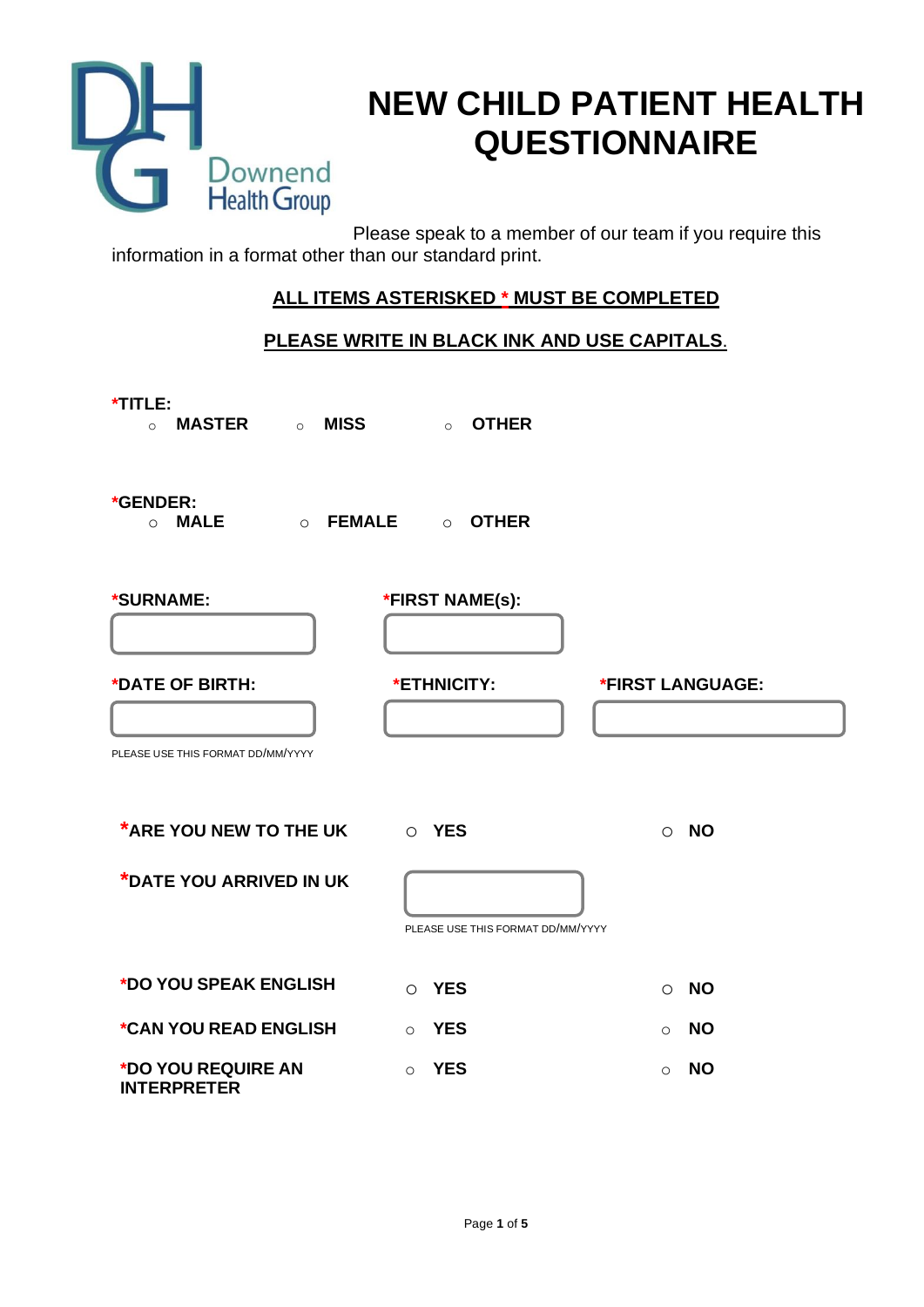### **\*HOME ADDRESS:**

**\*POSTCODE:**

### **HOME PHONE NUMBER: MOBILE PHONE NUMBER: WORK PHONE NUMBER:**

\*PLEASE PROVIDE AT LEAST ONE CONTACT NUMBER

### **EMAIL ADDRESS:**

**NEXT OF KIN NAME: RELATIONSHIP: PHONE NUMBER:**

FIRST NAMES AND SURNAME REQUIRED I.E. FATHER, MOTHER, BROTHER,

SISTER, HUSBAND, WIFE, CHILD.

**NEXT OF KIN DATE OF BIRTH:**



PLEASE USE THIS FORMAT DD/MM/YYYY

**NEXT OF KIN HOME ADDRESS:**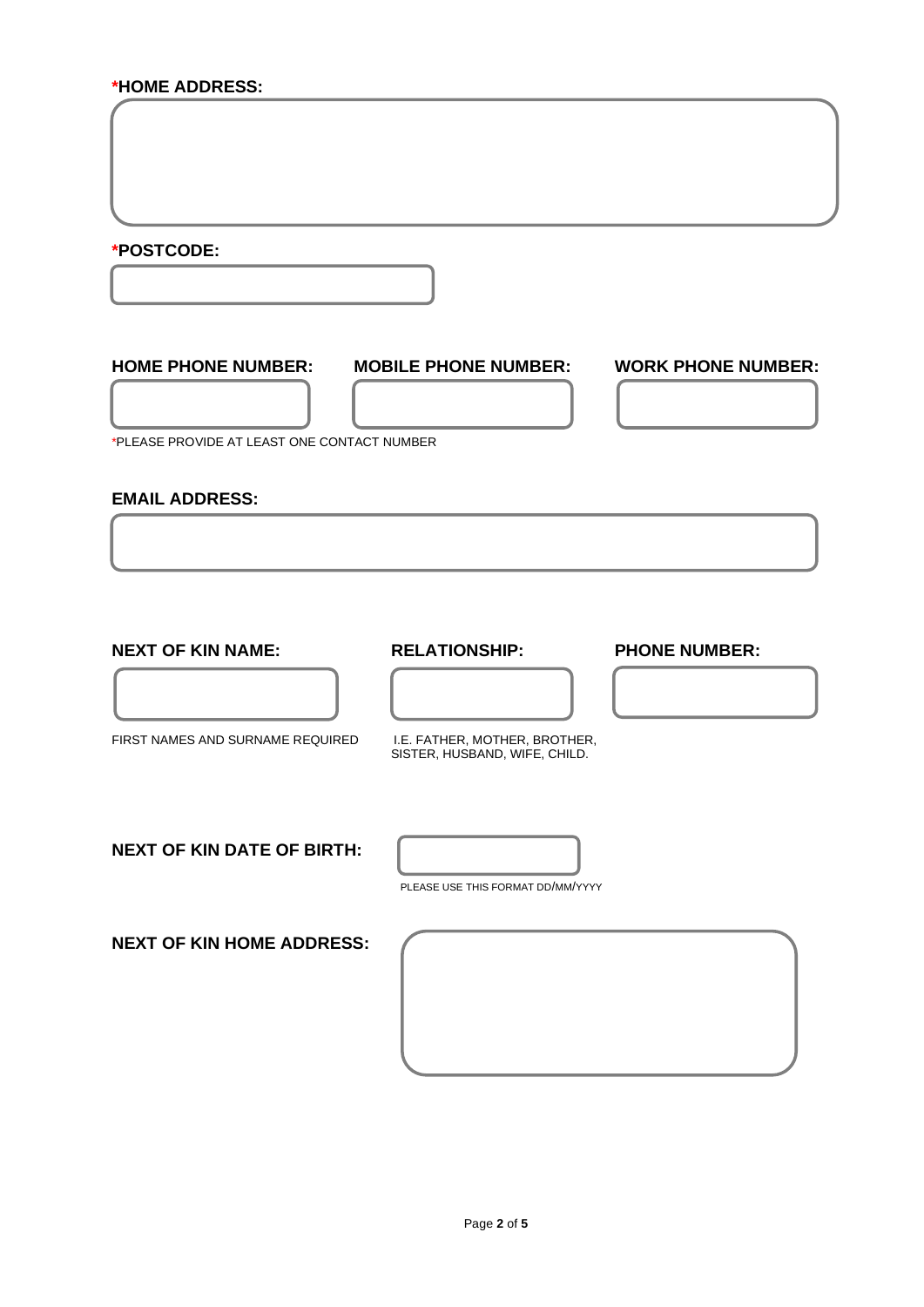## **IF YOU DO NOT HAVE A NEXT OF KIN PLEASE PROVIDE EMERGENCY CONTACT DETAILS:**

| <b>EMERGENCY CONTACT NAME:</b>                                                        | <b>RELATIONSHIP:</b> | <b>PHONE NUMBER:</b>                                                                                |
|---------------------------------------------------------------------------------------|----------------------|-----------------------------------------------------------------------------------------------------|
| FIRST AND SURNAME REQUIRED<br>$\mathbf{I}$                                            |                      |                                                                                                     |
| <b>EMERGENCY CONTACT</b><br><b>ADDRESS:</b>                                           |                      |                                                                                                     |
| <b>WHAT IS YOUR CURRENT</b><br><b>RELIGION, IF ANY:</b>                               |                      |                                                                                                     |
| THERE MAY BE OCCASIONS WHEN WE CORRESPOND WITH YOU BY LETTER.                         |                      |                                                                                                     |
| <b>CAN WE CONTACT YOU BY CAN WE CONTACT YOU BY</b><br><b>TEXT</b>                     |                      | <b>NO</b><br>$\circ$                                                                                |
| <b>CAN WE CONTACT YOU BY CAN WES</b><br><b>EMAIL</b>                                  |                      | <b>NO</b><br>$\circ$                                                                                |
| THE PATIENT'S RESPONSIBILITY TO ENSURE THEIR EMAIL IS PROTECTED FROM MALWARE          |                      | PLEASE NOTE THAT WE MAY SEND YOU INFORMATION OF A CONFIDENTIAL NATURE USING A SECURE NETWORK. IT IS |
| <b>WHAT IS YOUR PREFERRED</b><br><b>METHOD OF COMMUNICATION?</b>                      |                      |                                                                                                     |
| PLEASE INFORM US IF YOU HAVE<br>ANY ADDITIONAL INFORMATION<br>OR COMMUNICATION NEEDS. |                      |                                                                                                     |

# **KNOWN ALLERGIES:**

Page **3** of **5**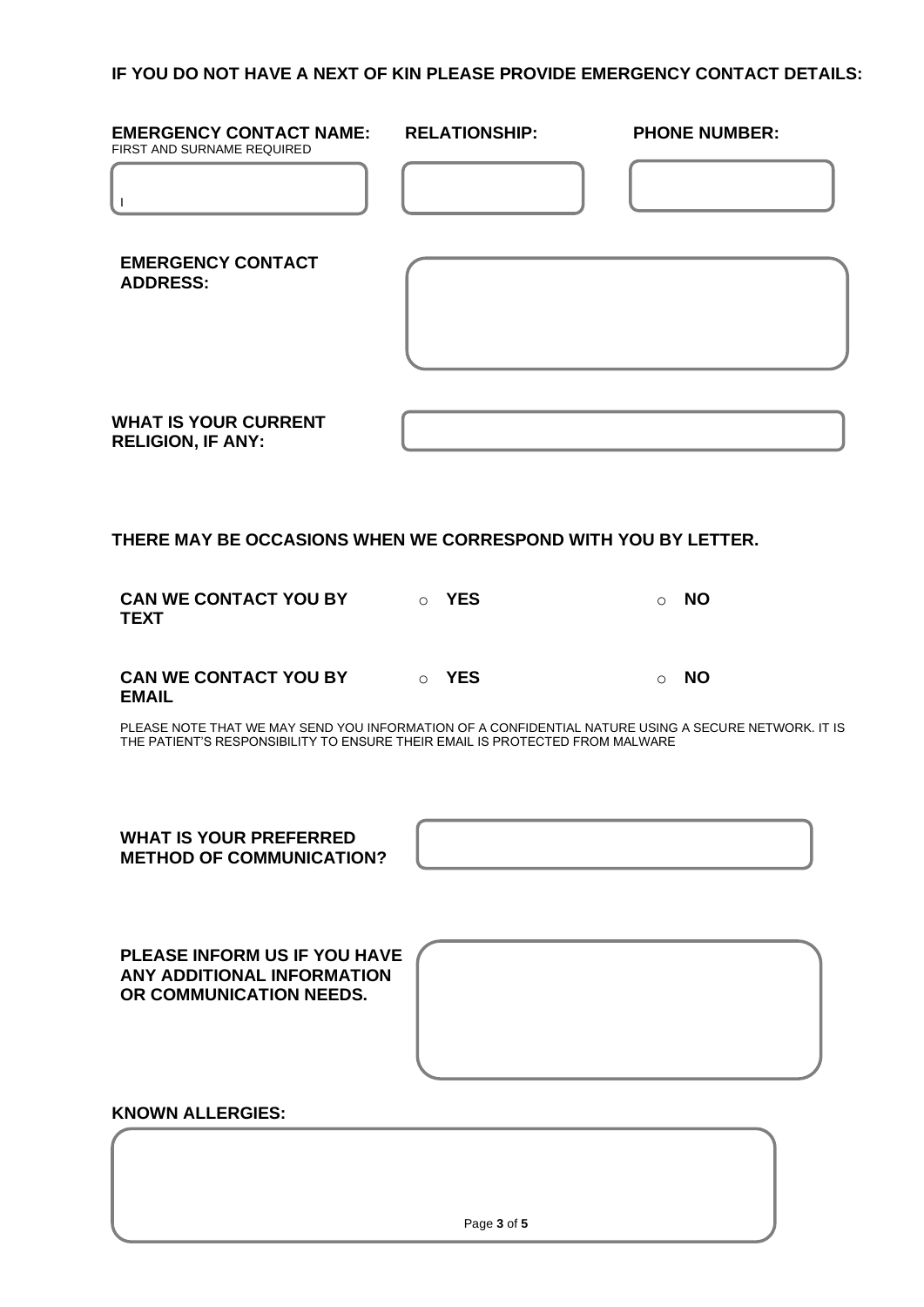### **\*IT IS THE PRACTICE POLICY TO SEND PRESCRIPTIONS ELECTRONICALLY TO THE PHARMACY OF YOUR CHOICE. PLEASE PROVIDE YOUR CHOSEN PHARMACY NAME AND LOCATION:**

**CHILD HEALTH REQUIRES DETAILS OF ALL IMMUNISATIONS FOR ANY CHILD UNDER THE AGE OF 16 YEARS. THIS INCLUDES CHILDREN THAT HAVE PREVIOUSLY LIVED IN ANOTHER COUNTRY AND ARE NEW TO THE UNITED KINGDOM. PLEASE PROVIDE OFFICIAL, WRITTEN DOCUMENTATION OF ALL IMMUNISATIONS FROM YOUR CARE PROVIDER (HOSPITAL/DOCTOR/HEALTH CLINIC).**

**\*IT IS IMPORTANT THAT THIS INFORMATION IS PROVIDED IN ENGLISH AND IS FROM AN OFFICIAL ORGANISATION. THE PRACTICE CANNOT ACCEPT THIS INFORMATION IN ANY OTHER STANDARD.** 

**WE RECOMMEND THAT PARENTS/GUARDIANS SIGN THE PATIENT UP TO ON-LINE ACCESS. THIS PROVIDES YOU WITH THE FACILITY OF MAKING/CANCELLING APPOINTMENTS, ORDERING MEDICATION AND VIEWING MEDICAL INFORMATION. PLEASE COMPLETE THE ATTACHED REQUEST FORM TO USE THIS SERVICE. YOU WILL RECEIVE AN EMAIL OR LETTER WITH ACCESS DETAILS ONCE THE ACCOUNT HAS BEEN AUTHORISED.** 

**PATIENTS WITH A SENSORY IMPAIRMENT OR LEARNING DISABILITY WILL HAVE THEIR RECORDS CODED SO THAT WE MAY BETTER COMMUNICATE WITH YOU. PLEASE BE AWARE THAT THIS INFORMATION IS SHARED WITH OTHER CARE PROVIDERS.** 

**PATIENTS THAT WISH TO WITHDRAW THEIR CONSENT TO THEIR CHOSEN FORM OF COMMUNICATION, WILL NEED TO INFORM THE PRACTICE IN WRITING.** 

**\*SIGNATURE: \*DATE:**

| $\begin{array}{c}\n\mathbf{A} & \mathbf{B} & \mathbf{B} \\ \mathbf{A} & \mathbf{B} & \mathbf{B} \\ \mathbf{A} & \mathbf{B} & \mathbf{B}\n\end{array}$ |  |
|-------------------------------------------------------------------------------------------------------------------------------------------------------|--|

|--|--|

| $\mathbf{u}$ FACE HCF THIC FODMAT po $\mathbf{h}$ $\mathbf{u}$ , $\mathbf{h}$ |  |
|-------------------------------------------------------------------------------|--|

PARENT/CARER/GUARDIAN PLEASE USE THIS FORMAT DD/MM/YYY